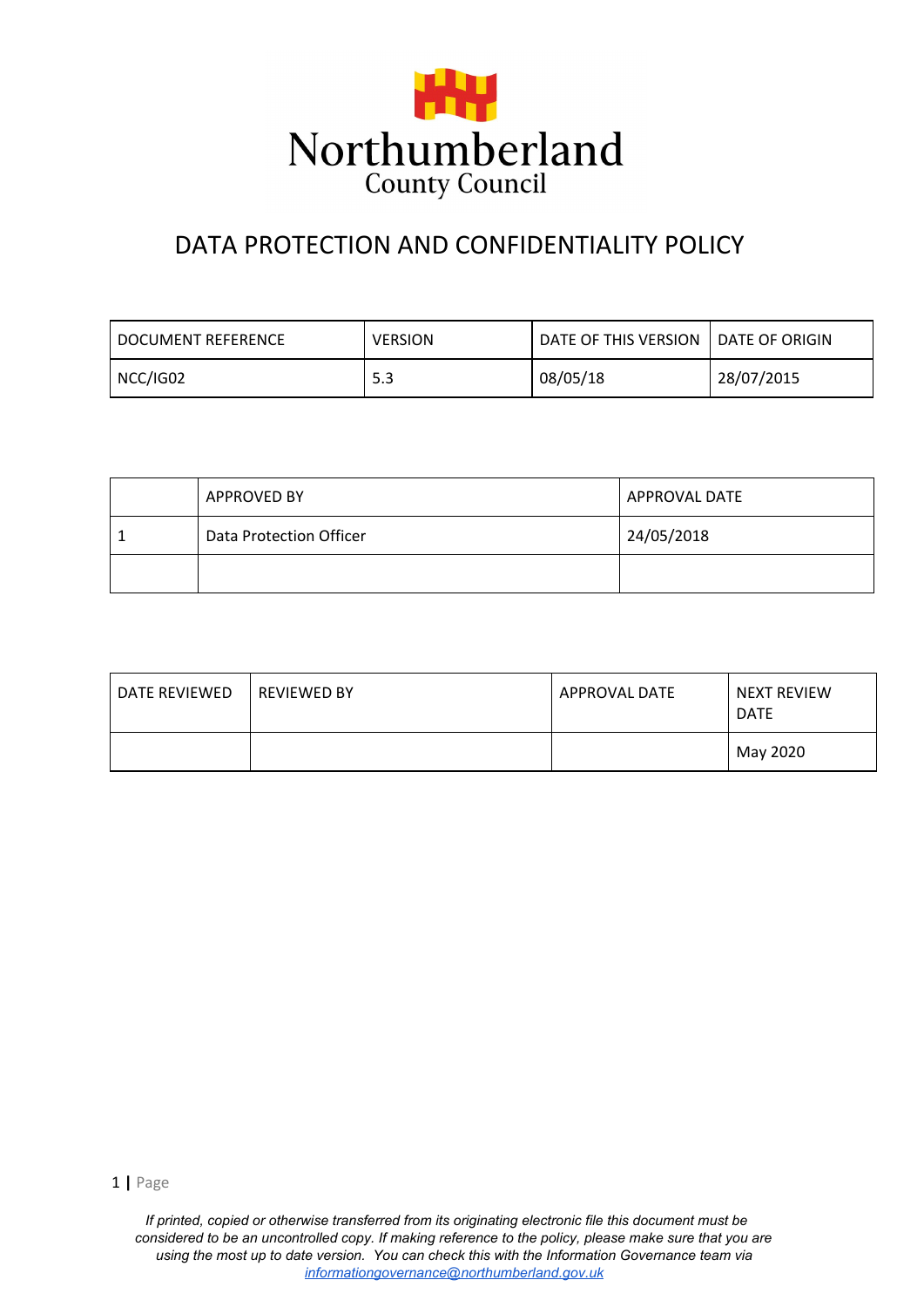

### **Related Policies**

| POLICY NAME                                                                     | POLICY REFERENCE NUMBER | <b>VERSION</b> |
|---------------------------------------------------------------------------------|-------------------------|----------------|
| <b>Information Charging Policy</b>                                              | NCC.IG06                | 1.0            |
| <b>Information Complaints Policy</b>                                            | NCC.IG08                | 1.0            |
| Information Security and Transportation, Transfer and<br>Sharing of Data Policy | NCC.IG10                |                |
| <b>Employee and Members Codes of Conduct</b>                                    |                         |                |

#### **Amendment History**

| <b>VERSION</b> | <b>DATE</b> | <b>DESCRIPTION</b>                                                                                                                   |
|----------------|-------------|--------------------------------------------------------------------------------------------------------------------------------------|
| 0.1            | 28/07/2008  | <b>Working Draft</b>                                                                                                                 |
| 0.2            | 21/10/2008  | <b>Final Draft</b>                                                                                                                   |
| 1.0            | 23/03/2009  | <b>Final Version</b>                                                                                                                 |
| 1.1            | 20/12/2011  | Updated                                                                                                                              |
| 2.0            | 02/02/2012  | Updated                                                                                                                              |
| 3.0            | 28/03/2012  | Updated                                                                                                                              |
| 4.0            | 09/05/2013  | Updated                                                                                                                              |
| 4.1            | 16/05/2014  | New format, minor amendments                                                                                                         |
| 5.0            | 12/11/2015  | Merging of Data Protection and Subject Access Policies                                                                               |
| 5.1            | 21/07/2016  | New format, minor amendments                                                                                                         |
| 5.2            | 22/11/2016  | Changes made after consultation with the Information Governance Group,<br>Digital Northumberland Board and Corporate Leadership Team |
| 5.3            | 08/05/2018  | Changes made to reflect the new General Data Protection Regulation 2018                                                              |

#### [2](http://www.ico.org.uk/) **|** Page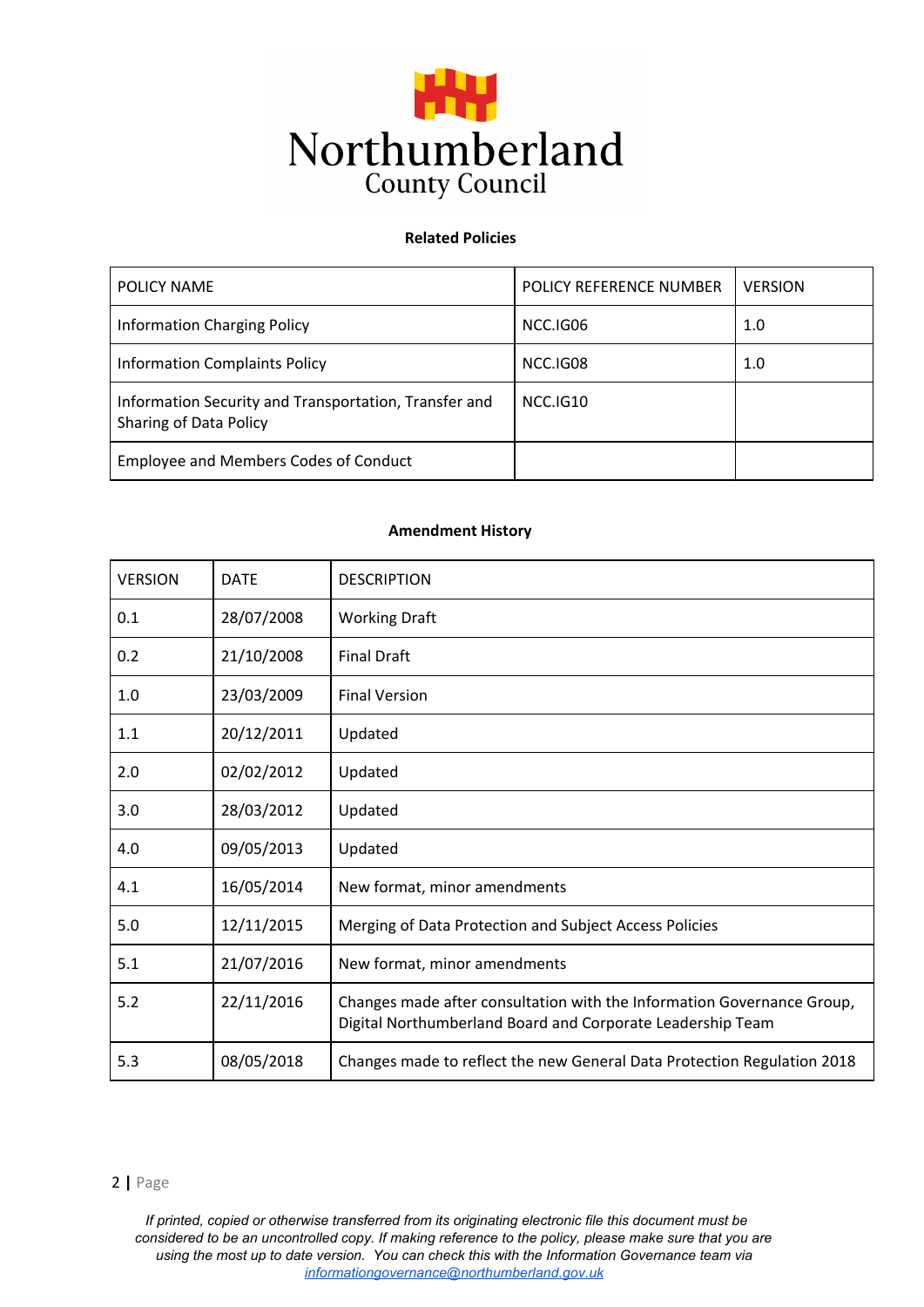

# **Table of Contents**

- [1.](#page-3-0) [Scope](#page-3-0)
- [2.](#page-3-1) [Purpose](#page-3-1)
- [3.](#page-3-2) [Introduction](#page-3-2)
- [4.](#page-4-0) [Definitions](#page-4-0)
- [5.](#page-4-1) The principles of the General Data Protection [Regulation](#page-4-1) (GDPR) 2018
- [6.](#page-7-0) [Handling](#page-7-0) of special category data
- [7.](#page-6-0) [Responsibilities](#page-6-0)
- [8.](#page-7-0) [Processing](#page-7-0) personal dat[a](#page-7-0)
- [9.](#page-8-0) Data Protection Impact [Assessment](#page-8-0) (DPIA)
- [10.](#page-9-0) The purpose of the [data/notification](#page-9-0) to the Information Commissioner
- [11.](#page-10-0) Relevant and [adequate](#page-10-0) data
- [12.](#page-10-1) Collecting and [maintaining](#page-10-1) accurate data
- [13.](#page-10-2) Keeping data only as long as [necessary](#page-10-2)
- [14.](#page-10-3) Rights of [individuals](#page-10-3)
- [15.](#page-12-0) Requests for disclosure of personal [information](#page-12-0) by third parties
- [16.](#page-13-0) [Keeping](#page-13-0) data secure
- [17.](#page-13-1) [Transfer](#page-13-1) of data
- [18.](#page-13-2) Training and [awareness](#page-13-2)
- [19.](#page-14-0) [Compliance](#page-14-0)
- [20.](#page-14-1) [Implementation](#page-14-1)
- [21.](#page-14-2) [Monitoring](#page-14-2) and review
- [22.](#page-14-3) Useful [contacts](#page-14-3)

[<sup>3</sup>](http://www.ico.org.uk/) **|** Page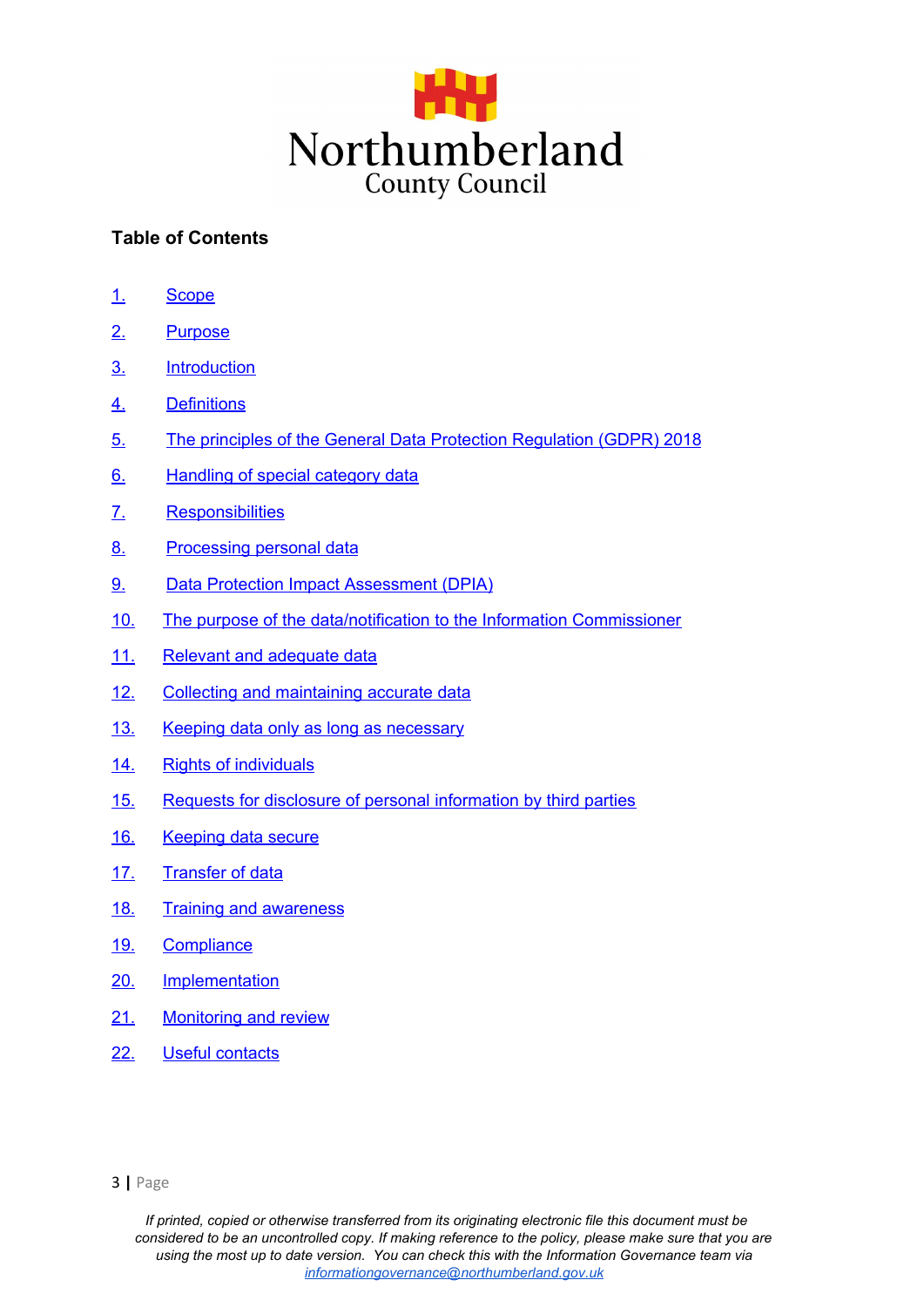

### <span id="page-3-0"></span>**1. Scope**

- 1.1 This policy applies to all Councillors, employees, contractors, agents, consultants, partners or other servants of the Council who manage and handle personal information held by, or on behalf of Northumberland County Council (the Council).
- 1.2 This policy covers all personal data, however they are held, on paper or in electronic format. It also covers the rights of individuals (data subjects) who wish to see information the Council holds about them (by submitting a Subject Access Request).

### <span id="page-3-1"></span>**2. Purpose**

- 2.1 The purpose of this policy is to ensure compliance with the General Data Protection Regulation (GDPR) 2018. This will be achieved by ensuring that personal information is processed as set out in this policy and as required by the GDPR.
- 2.2 This policy does not intend to replace the GDPR, it merely aims to simplify the content – referral to the regulation may be necessary in order to ensure compliance with requirements and any advice pertaining to this should be sought initially from the Data Protection Officer, Information Governance team and Legal Services Department within NCC.
- 2.3 This policy is part of a suite of Information Governance policies. A summary of these is provided in the Information Governance Policy Framework.

## <span id="page-3-2"></span>**3. Introduction**

- 3.1 The Council is fully committed to compliance with the requirements of the GDPR, which came into force on the 25th May 2018. It is a legal requirement that the Council complies with the regulation, and all elected members, employees, contractors, agents, consultants, partners or servants of the Council have a statutory responsibility to ensure compliance.
- 3.2 The Council will therefore follow procedures which aim to ensure that everyone who manages and handles personal information for, or on behalf of the Council, is fully aware of, and abide by their duties and responsibilities under the GDPR.
- 3.3 In order to operate efficiently, the Council has to collect and use personal information about people with whom it works and conducts its business. These people may include members of the public, current, past and prospective employees, clients, customers and suppliers. In addition, the Council may be required by law to collect and use personal information in order to comply with the
- [4](http://www.ico.org.uk/) **|** Page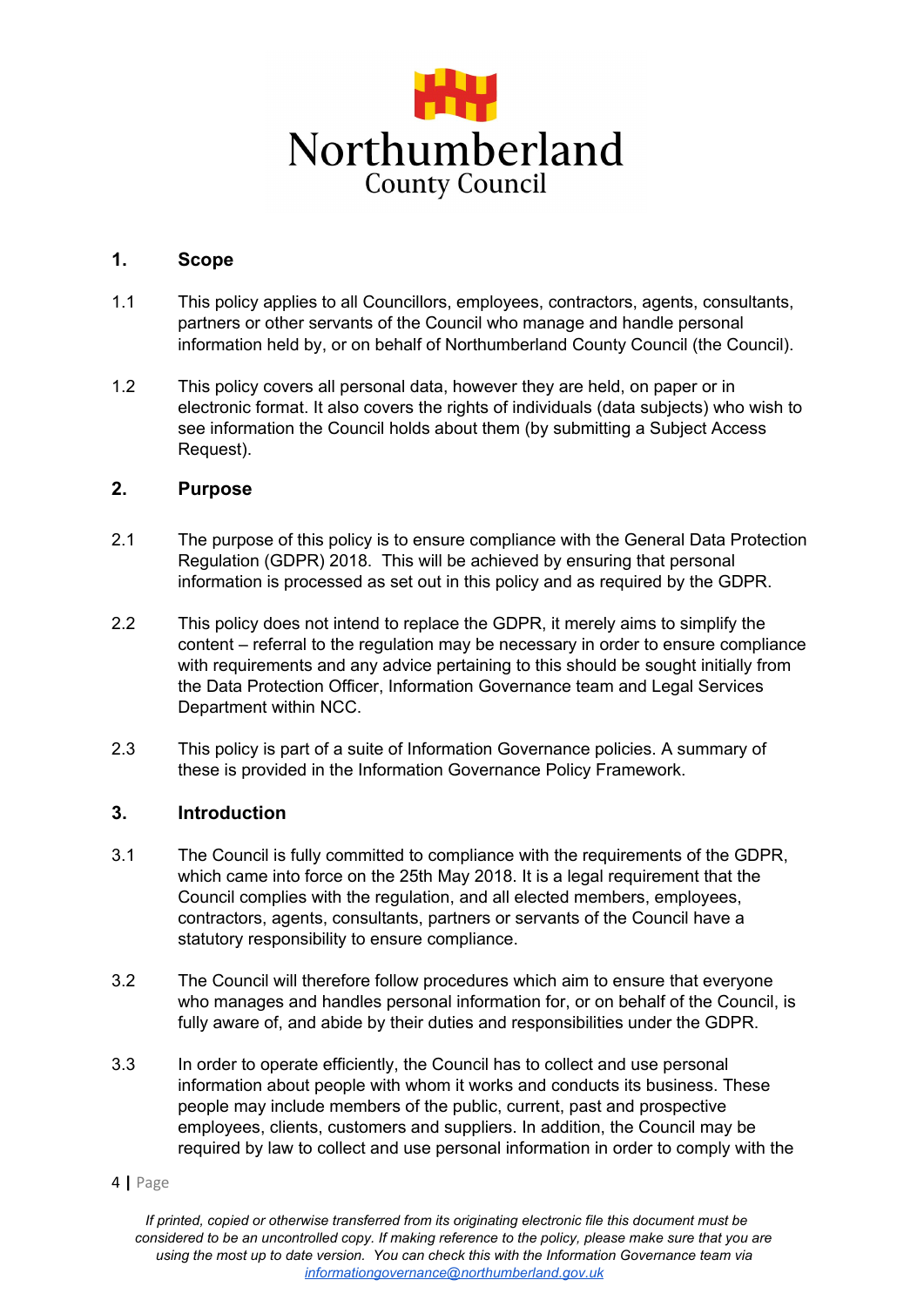

requirements of central government. Personal information must be handled and dealt with properly and securely, however it is collected, recorded, used, deleted and disposed of. There are safeguards within the GDPR to ensure this.

3.4 The Council regards the lawful and correct treatment of personal information as very important to its successful operations, and to maintaining confidence between the Council and those with whom it carries out its business. The Council will ensure that it treats personal information lawfully and correctly.

### <span id="page-4-0"></span>**4. Definitions**

- 4.1 Personal data is information which relates to a living individual who can be identified:
	- from that data, or
	- from that data when combined with other information which is either in the Council's possession or likely to come into the Council's possession.
- 4.2 For the purposes of the GDPR, and the Council's Data Protection and Confidentiality Policy, it is safest to assume that all information about a living, identifiable individual is personal data and should be dealt with accordingly.
- 4.3 Special category data can include information relating to:
	- Religious or philosophical belief
	- Sexual life or sexual orientation
	- health data
	- trade union membership
	- Political opinions
	- Commission or alleged commission of an offence
	- Proceedings for any offence committed or alleged to have been committed
	- Biometric and genetic data
- 4.4 Special category data must only be used for approved purposes e.g. equal opportunities monitoring and access to this data must be restricted to those who have a need to know. They should never be kept in a generally accessible record or file. Advice on the issue of sensitive data can be sought from the Information Governance Office.

## <span id="page-4-1"></span>**5. The principles of the General Data Protection Regulation (GDPR) 2018**

- 5.1 The seven principles which form the basis of the Regulation provide the foundation for the appropriate control and processing of personal data. They are as follows:
- [5](http://www.ico.org.uk/) **|** Page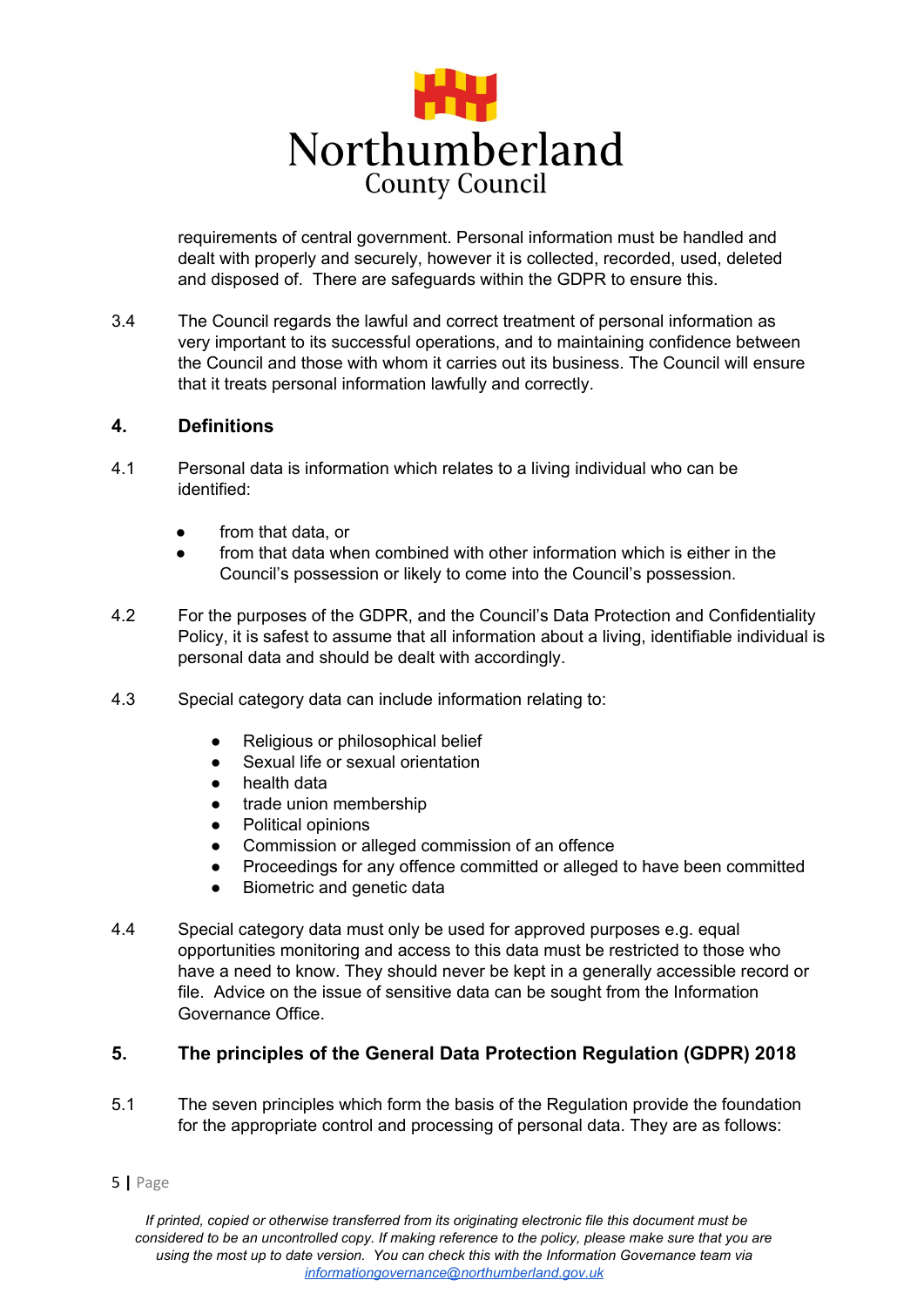

#### 5.1.1 **Principle 1 - Legality, transparency and fairness** Data must be processed fairly and lawfully. Nobody should be deceived or misled about the purpose for which their data is to be processed.

### 5.1.2 **Principle 2 - Purpose limitation**

Personal data should be collected for specified, legitimate and explicit purposes and must not be further processed in a way which is incompatible with such purposes.

#### 5.1.3 **Principle 3 - Minimisation**

The data must be relevant, adequate, and limited to what is necessary in relation to the purposes for which that data is processed.

### 5.1.4 **Principle 4 - Accuracy**

The personal data must be accurate when recorded, and accuracy must be maintained throughout the lifecycle of the data. Every reasonable step must be taken to update inaccurate personal records.

### 5.1.5 **Principle 5 - Storage limitation**

Personal data must not be kept for any longer than is necessary for the purpose for which it was obtained.

### 5.1.6 **Principle 6 - Integrity and confidentiality**

Personal Data shall be processed in a manner that ensures appropriate security, including protection against unauthorised or unlawful processing and against accidental loss, destruction or damage, using technical or organisational measures.

### 5.1.7 **Principle 7 - Accountability**

Both data controllers and data processors have responsibility for, and must be able to prove and demonstrate compliance with all principles outlined within the GDPR.

## **6. Handling of special category information**

- 6.1 The Council will through appropriate management and the use of strict criteria and controls.
- [6](http://www.ico.org.uk/) **|** Page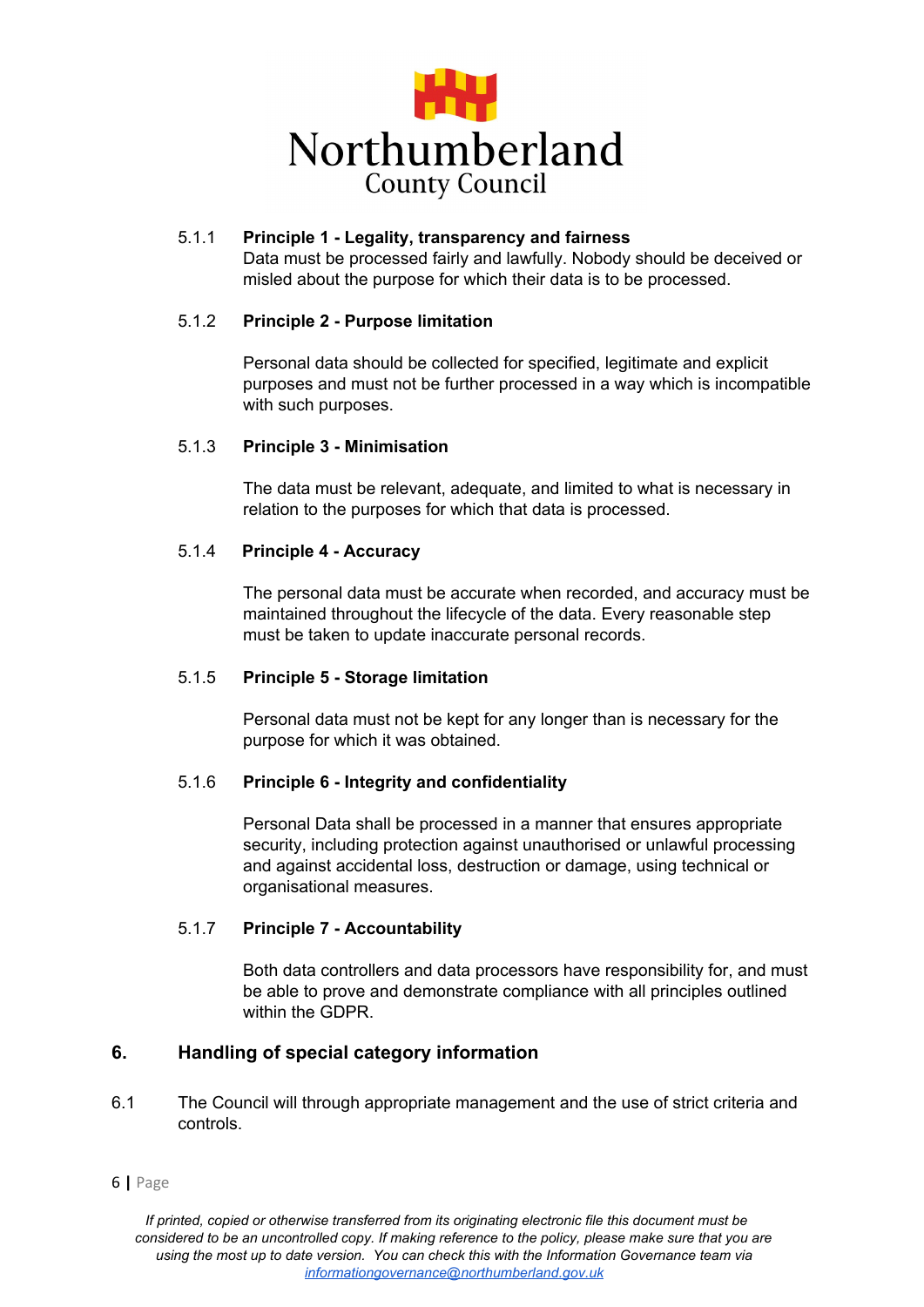

- 6.1.1 Ensure everyone managing and handling personal information understands that they are contractually responsible for following good data protection practice
- 6.1.2 Ensure everyone managing and handling personal information are adequately trained and supervised to do so
- 6.1.3 Observe fully conditions regarding the fair collection and use of personal information
- 6.1.4 Meet its legal obligations to specify the purpose for which information is used
- 6.1.5 Collect and process appropriate information and only to the extent that it is needed to fulfil operational needs or to comply with any legal requirements
- 6.1.6 Ensure the quality of information used
- 6.1.7 Apply strict checks to determine the length of time information is held
- 6.1.8 Take appropriate technical and organisational security measures to safeguard personal information
- 6.1.9 Ensure that personal information is not transferred abroad without suitable safeguards
- 6.1.10 Ensure methods of handling personal information are regularly assessed and evaluated
- 6.1.11 Ensure that the rights of people about whom the information is held can be exercised fully under the Regulation. Please see Section 14.

# <span id="page-6-0"></span>**7. Responsibilities**

- 7.1 Whilst the Council's Chief Executive is ultimately responsible, both personal and corporate responsibility applies. All employees are therefore responsible for ensuring compliance with the principles of the Regulation by complying with this policy.
- 7.2 Line managers must ensure that those staff managing and handling personal information are adequately trained and supervised with regard to the requirements of this policy.

[<sup>7</sup>](http://www.ico.org.uk/) **|** Page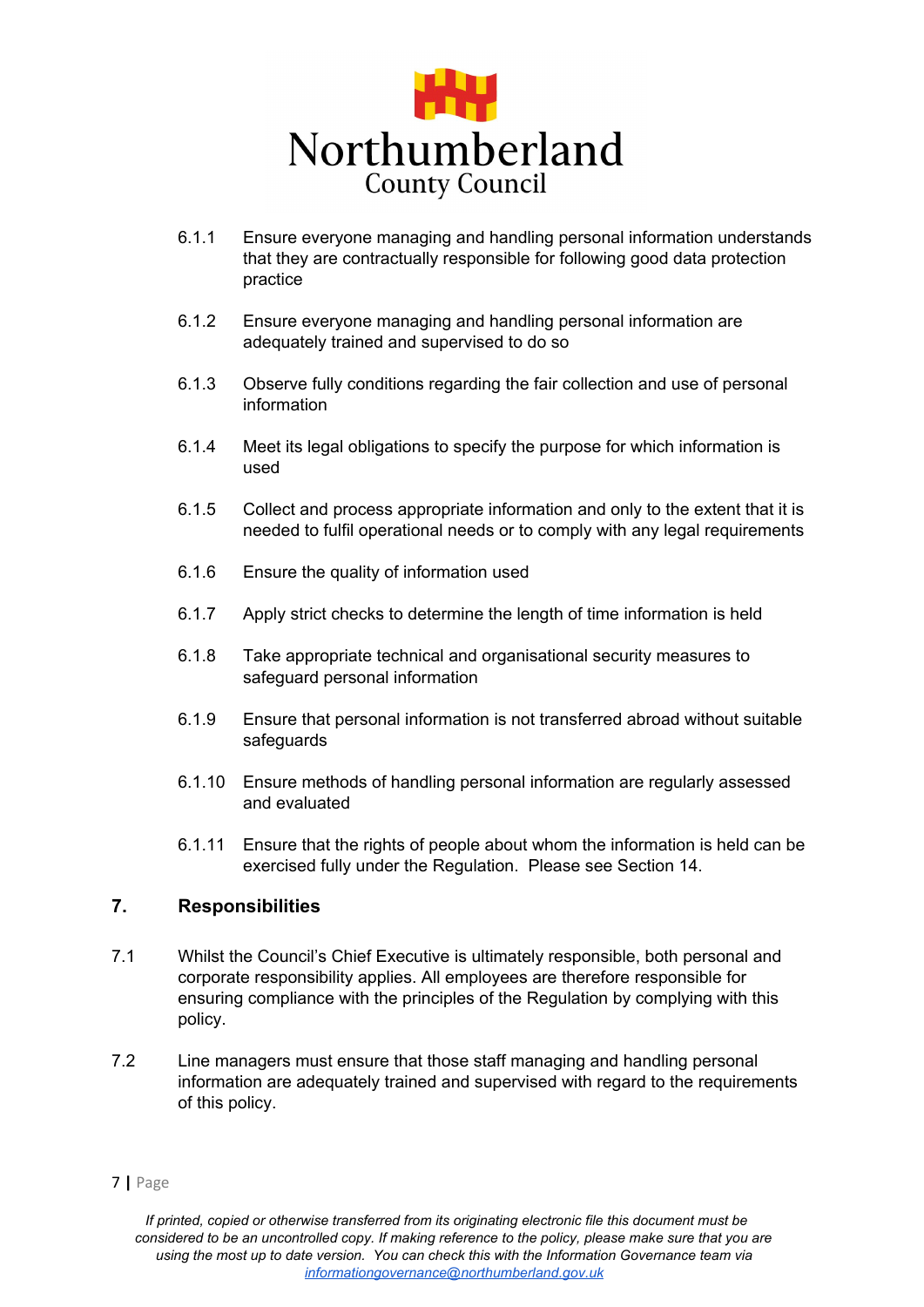

- 7.3 The Information Governance Lead Officers in services are responsible for ensuring that they and staff in their service are aware of the relevant documentation. Lead Officers will progress relevant data protection Subject Access Requests (See paragraph 13 below) and liaise with the Council's Data Protection Officer on any issues which may arise.
- 7.4 The Data Protection Officer will monitor the Council's compliance with the Regulation, ensure that the Data Protection Policy is implemented, advise and consult on responses to data Subject Access Requests and make regular reviews of this policy and associated documentation.
- 7.5 All data protection breaches must be reported to the Information Governance team immediately from being made aware of the Incident in line with the Security Incident and Data Breach Policy.

## <span id="page-7-0"></span>**8. Processing personal data**

- 8.1 The definition of processing in relation to data protection is very wide. Obtaining, holding, filing, organising, transmitting, retrieving, disseminating, disclosing and destroying of data are all deemed to be processing in addition to any other process that is carried out on the data.
- 8.2 There is a requirement to inform the general public why the Council needs information about them, how this is used and to whom it may be disclosed.
	- 8.2.1. The Council will ensure that individuals are made aware of personal information being held by the Council and how this information is being used, held, who can access it, with whom it is being shared and for how long it will be kept. This will be by Privacy Notices and will happen where the use of personal information is not obvious.
	- 8.2.2 There is a corporate Privacy Notice on the Council's website. Additional more detailed, service or functional based Privacy Notices will (where applicable) be clearly stated on written literature, on Council web pages and verbally, if individuals are being spoken to face to face or by telephone.
	- 8.2.3 There are instances, as permitted by the Regulation when individuals will not be made aware that their information is being processed, such as when the processing is in connection with the prevention and detection of crime.
- 8.3 Councillors, employees and others acting on behalf of the Council must only have access to personal data that is necessary in order to carry out their duties and responsibilities.

[8](http://www.ico.org.uk/) **|** Page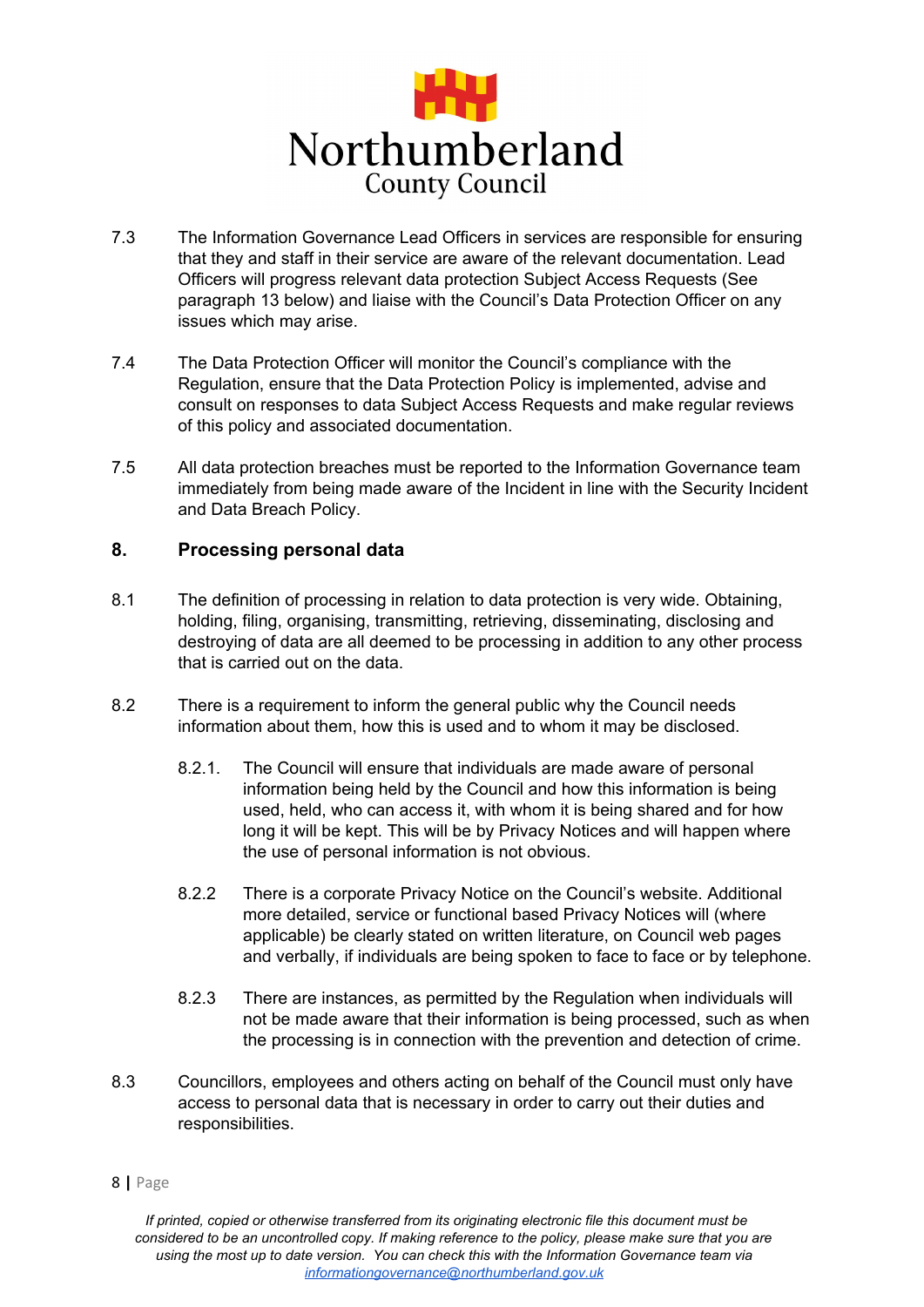

- 8.4 All forms used to obtain personal data, such as application forms or registration forms must include a Privacy Statement in clear and plain language, providing the following:
	- 8.4.1 Stating the purpose/s for which the information is required, who it will be shared with, how long it will be retained and how it will be destroyed. It should also include a link to a more detailed Privacy Notice. The Data Protection Officer can support teams to write clear Privacy Statements and Privacy Notices.

All personal data obtained, must always:

- 8.4.2 Be reviewed regularly to check that all of the information asked for is still required and necessary. To ensure we comply with the minimisation principle.
- 8.4.3 Be checked for the accuracy of all data before it is used for any processing. If in doubt about the accuracy of the data it must be referred back to the data subject for confirmation. To ensure we comply with the accuracy principle.
- 8.5 Personal data must be collected and handled in a way that complies with the Regulation and meets the seven principles above. This imposes a duty on the Council to ensure that individuals are made aware of the uses that will be made of the information that they supply and give their consent to this.
- 8.6 If an outside agency provides data to the Council, the Council has the right to ask the agency to confirm in writing that the data was obtained fairly and lawfully, in compliance with the Regulation.
- 8.7 Where personal data is provided for the purpose of placing a contract to which the data subject is a party then such data is considered to be fairly and lawfully obtained.

# <span id="page-8-0"></span>**9. Data Protection Impact Assessments (DPIA)**

9.1 Data Protection Impact Assessments (DPIAs) are carried out on all Council significant decisions and as part of the start of any project, if personal information is involved and there are risks to the privacy of individuals. The DPIA will consider the risks of complying with legislation such as the GDPR and document work required to resolve any design issues, including the alternatives considered and why the option chosen was selected.

[<sup>9</sup>](http://www.ico.org.uk/) **|** Page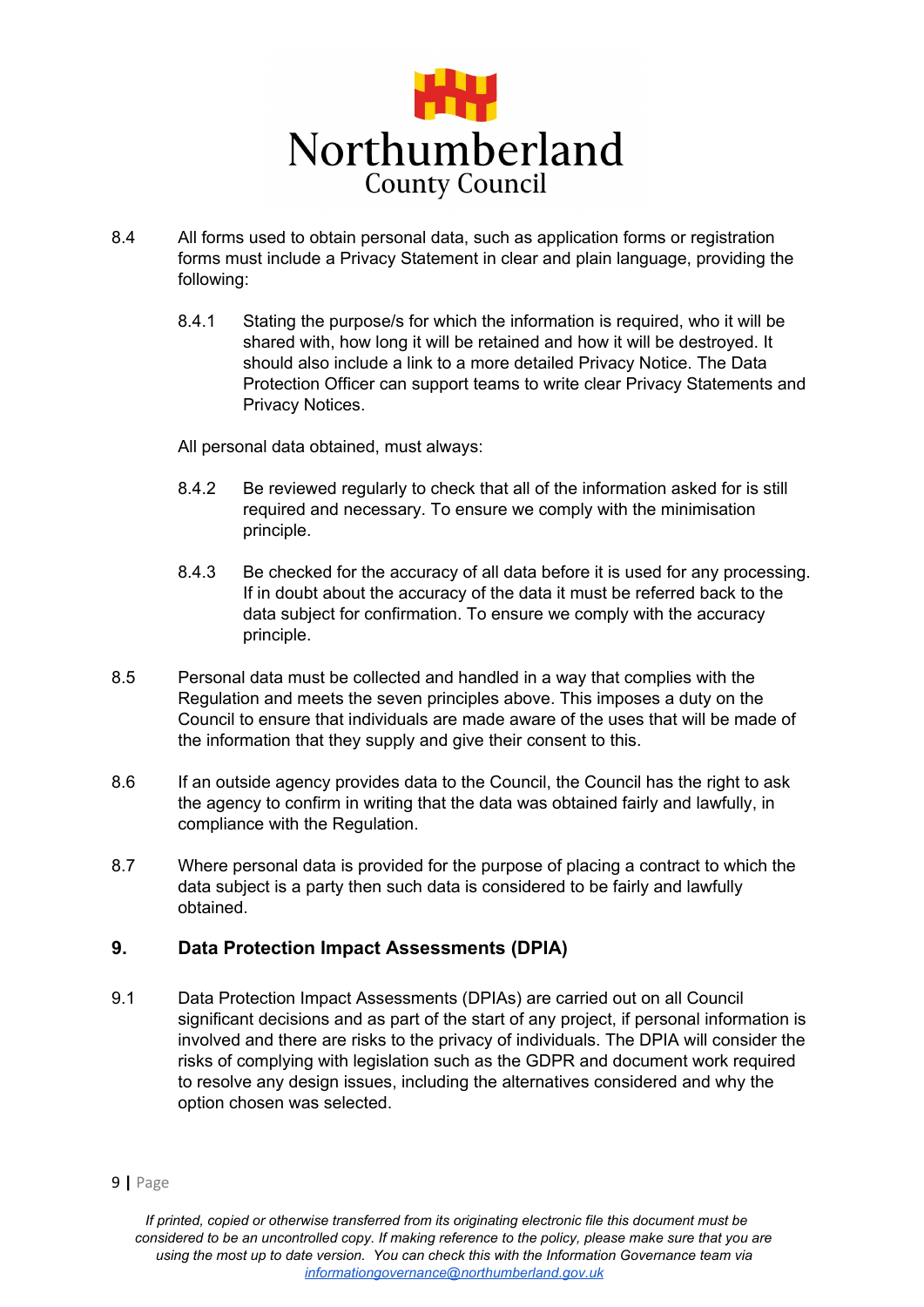

- 9.2 The size of the DPIA should reflect the scale of the project or change and the following questions should be considered when deciding whether or not to carry out a DPIA:
	- 1. Will the project/decision involve the collection of new information about individuals?
	- 2. Will the project/decision require individuals to provide information about themselves?
	- 3. Will information about individuals be disclosed to organisations or people who have not previously had routine access to the information?
	- 4. Are you using information about individuals for a purpose it is not currently used for, or in a way it is not currently used?
	- 5. Does the project/decision involve you using new technology that might be perceived as being privacy intrusive? For example, the use of biometrics or facial recognition software.
	- 6. Will the project/decision result in you making decisions, or taking action against individuals in ways that can have a significant impact on them? (including automated decisions).
	- 7. Is the information about individuals of a kind particularly likely to raise privacy concerns or expectations? For example, health records, criminal records or other information that people would consider to be private.
	- 8. Will the project/decision require you to contact individuals in ways that they may find intrusive?

## <span id="page-9-0"></span>**10. The purpose of the data/notification to the Information Commissioner**

- 10.1 In addition to obtaining consent, the data must be used only for the declared purpose(s).
- 10.2 The Information Commissioner maintains a public register of data controllers. The Council is registered as such, Elected Members also have their own individual registration. The Council's registration entry can be seen via a link on our Information Governance web page, the Information Commissioner's website or from the Information Governance Team.
- 10.3 The Regulation requires every data controller who is processing personal data to notify and renew their notification with the Information Commissioner on an annual basis. Failure to do so is a criminal offence.
- 10.4 The Data Protection and Information Governance Officer will review the Data Protection Register annually with designated officers, prior to notification to the Information Commissioner.

[<sup>10</sup>](http://www.ico.org.uk/) **|** Page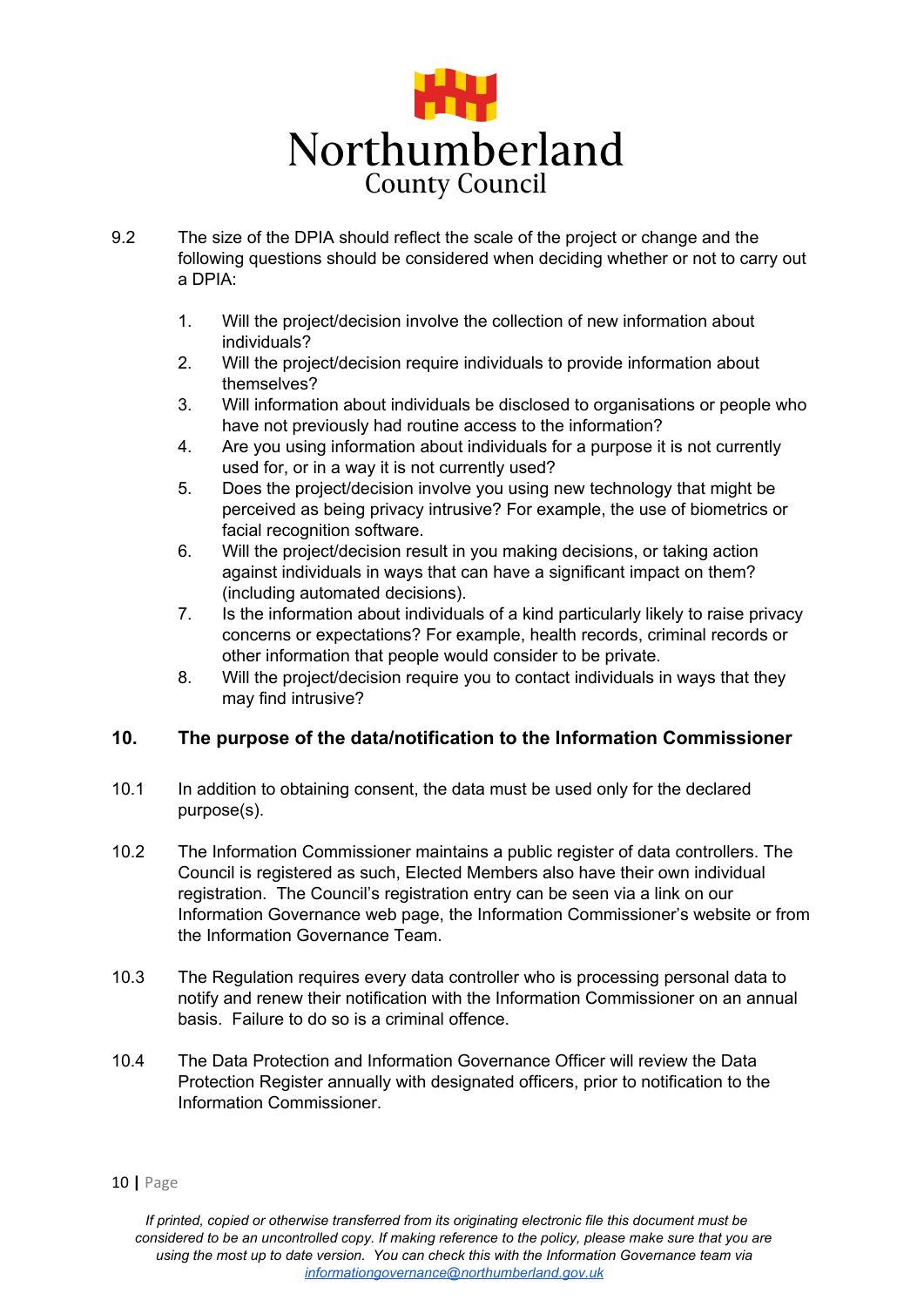

# <span id="page-10-0"></span>**11. Relevant and adequate data**

11.1 The Council must process only that information which is necessary to fulfill the business requirement or which is needed to comply with legal requirements. For example it is not necessary to ask about a driving licence on a job application form if the post applied for does not entail any driving duties.

## <span id="page-10-1"></span>**12. Collecting and maintaining accurate data**

- 12.1 It is important therefore that all appropriate measures are put in place to verify the accuracy of data when it is collected, especially when any significant decisions or processes depend upon the data. Errors in personal data that could or does cause data subjects damage or distress could lead to the Council being prosecuted.
- 12.2 There is a requirement to ensure that data is kept up to date throughout the lifecycle of the data.
- 12.3 Users of software will be responsible for the quality (i.e. accuracy, timeliness, and completeness) of their data by carrying out their own quality assurance and participating as required in quality assurance processes.

# <span id="page-10-2"></span>**13. Keeping data only as long as necessary**

- 13.1 Retention periods should be defined for personal data and procedures put in place to ensure compliance. Please refer to the Council's Records Management Policy.
- 13.2 Retention periods must be for clear business purposes/and or legal basis, and this must be documented to identify why certain records are retained for certain periods of time.
- <span id="page-10-3"></span>13.3 When no longer required, data must be deleted or disposed of securely.

### **14. Rights of individuals**

### **14.1 Safeguarding the rights of data subjects**

- 14.1.1 The GDPR provides the following rights for individuals:
	- The right to be informed
	- The right of access
	- The right to rectification
- [11](http://www.ico.org.uk/) **|** Page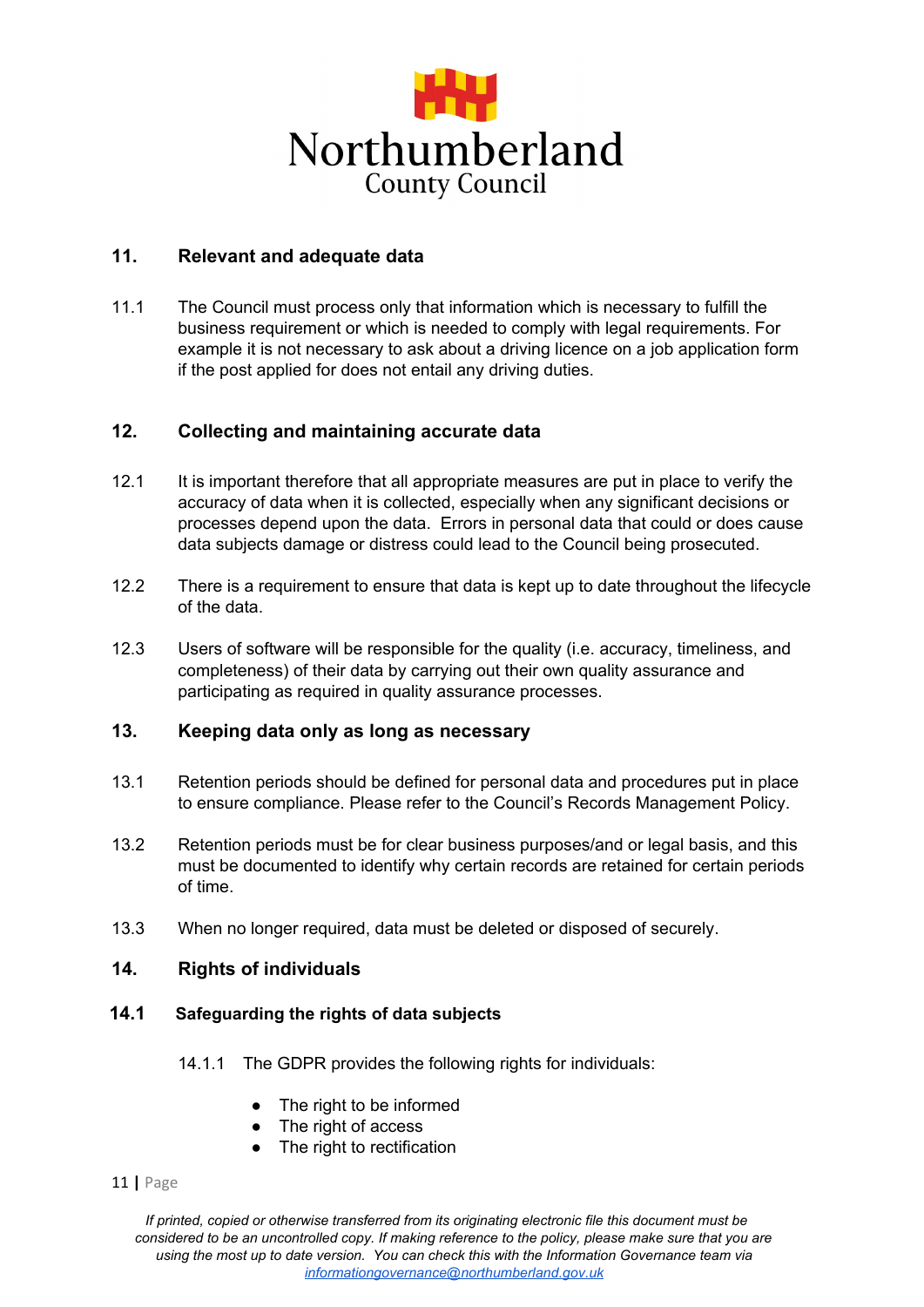

- The right to erasure
- The right to restrict processing
- $\bullet$  The right to data portability
- The right to object
- Rights in relation to automated decision making and profiling.

### **14.2 Subject access requests.**

- 14.2.1 The Council must make available details of how individuals can request access to their data. This is known as a Subject Access Request (SAR).
- 14.2.2 Requests for personal information:
	- Must be in writing.
	- Must explain the information required (we may seek further clarification if this is too broad to enable a successful search).
	- Must be accompanied by identification to help prevent fraudulent requests.
	- Can be made via a 3rd party, such as a solicitor or someone holding power of attorney, with the permission of the data subject.
- 14.2.3 The council may be entitled to refuse any requests on procedural grounds such as when the above points are not complied with.
- 14.2.4 If we are able to release the information we will collate it, advise of the source and generally provide a permanent copy. We aim to provide it within 1 month as required by the regulation.
- 14.2.5 If we decide to deal with a request for information under another information request regime or as a combination of regimes we will advise accordingly. An example is when a request for the non-personal information is made under the Regulation. In this instance the request would be considered under the Freedom of Information Act.
- 14.2.6 If the information cannot be released within the timeframe there must be a valid reason for the delay, we will advise and requester and they will be kept informed of progress and given access to information as it becomes available. The information provided will be in permanent form, such as a written document, unless we are unable to provide a permanent copy.
- 14.2.7 If we are unable to provide some or all of the information because, for example it is exempt from disclosure, we will explain in writing within 30 consecutive days.

#### [12](http://www.ico.org.uk/) **|** Page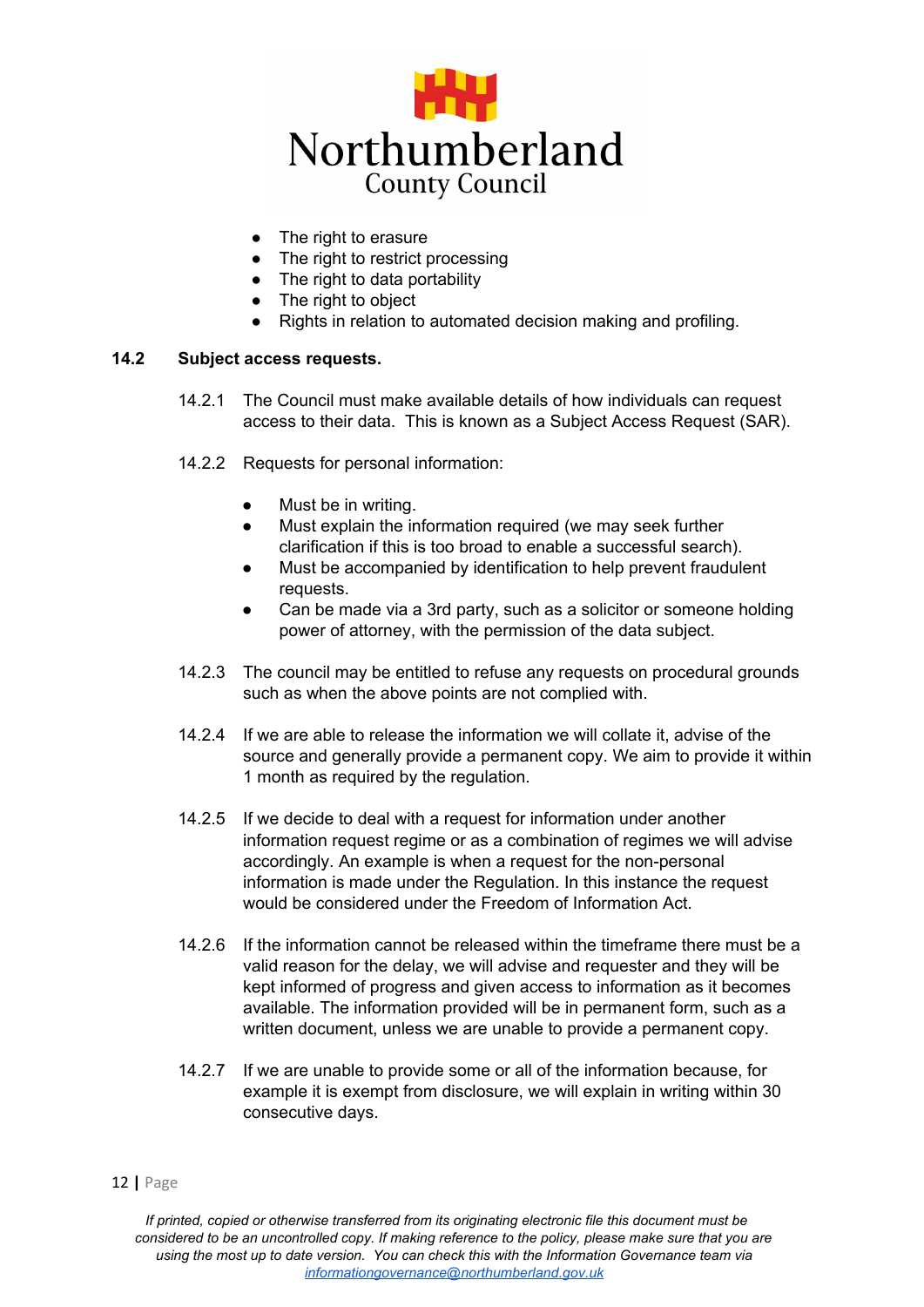

14.2.8 We will provide advice with each request about how to make a complaint, and how to appeal to the ICO.

### **14.3 Requests that inaccurate information is rectified, erased, destroyed or blocked**

13.3.1 Individuals can ask that inaccurate personal information is corrected or deleted.

### **14.4 Prevent processing likely to cause damage or distress**

14.4.1 Individuals can ask the council to stop handling their personal information if it is causing or is likely to cause substantial damage or distress to that individual or another person.

### **14.5 Prevent processing for direct marketing**

14.5.1 Individuals can ask that their personal information is not used or is no longer used for direct marketing.

#### **14.6 Prevent automated decision taking**

14.6.1 Individuals have the right to prevent decisions, which significantly affect them; being made just by automated means.

### **14.7 Seek compensation**

14.7.1 An individual, who suffers damage or distress as a result of the Council not complying with the Regulation principles, is entitled to seek compensation if it can be demonstrated that reasonable care to comply was not taken.

### <span id="page-12-0"></span>**15. Requests for disclosure of personal information by third parties**

- 15.1 The GDPR has an exemption that allows third parties to request personal information in some circumstances.
- 15.2 Personal information may be disclosed to a third party under the GDPR if the request is in connection with, for example for the prevention or detection of crime.

### **15.4 Other requests by third parties**

#### [13](http://www.ico.org.uk/) **|** Page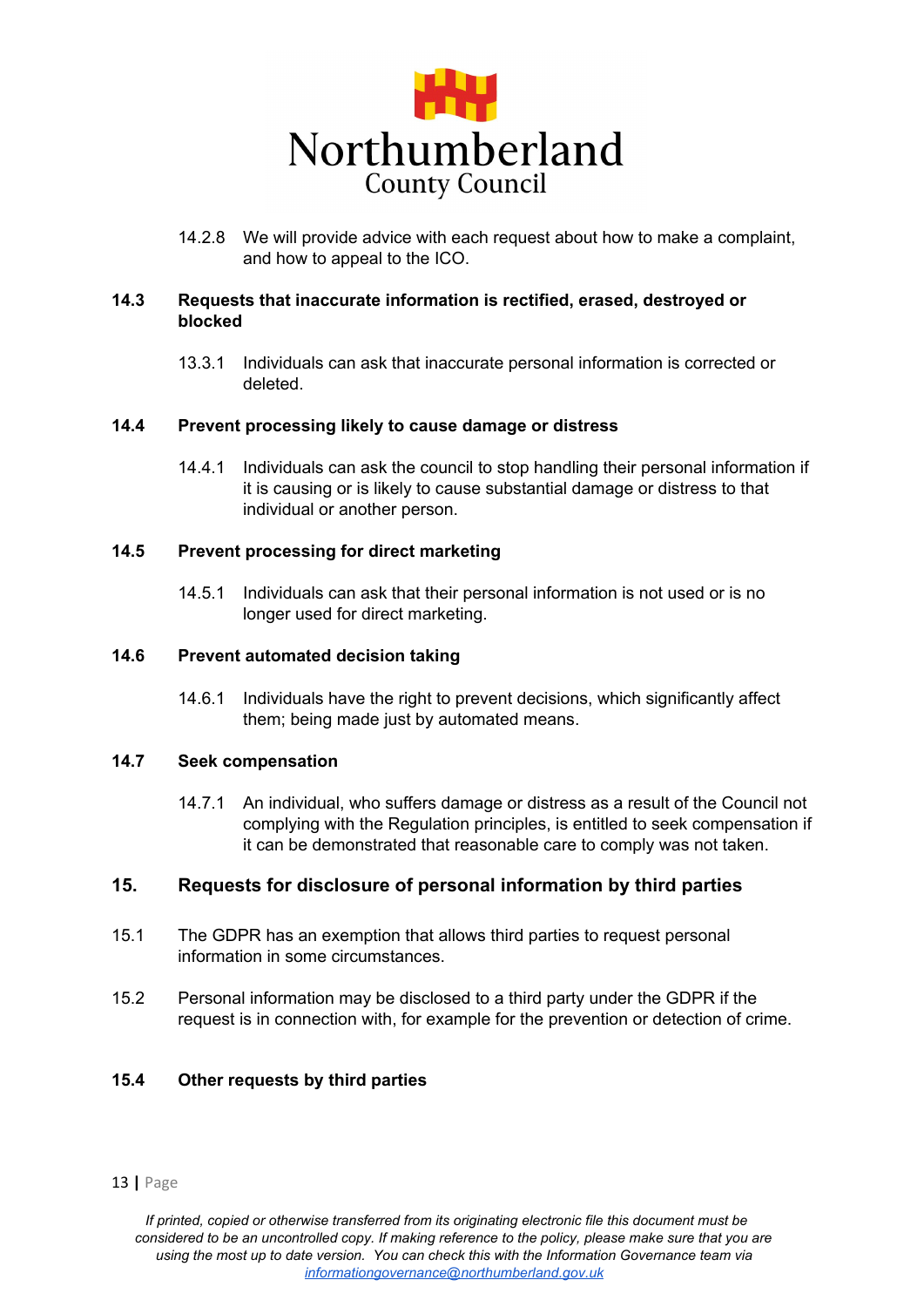

15.4.1 We will only provide information to third parties if there is a legal requirement to do so or as part of a data sharing agreement in line with our corporate Privacy Notice.

### <span id="page-13-0"></span>**16. Keeping data secure**

- 16.1 The Council acts as custodian of personal data and must therefore ensure that necessary and sufficient precautions are in place to prevent misuse or unauthorised access to data as well as having security measures in place to prevent loss or damage to data. Please see the Council's Information Security and Transportation and Transfer and Sharing of Data Policy for further information on how we protect the data we hold.
- 16.2 Where outside bodies process or hold any of the Council's personal data then the Council must be satisfied that the data is held securely and with due regard to the obligations of the GDPR.

## <span id="page-13-1"></span>**17. Transfer of data**

- 17.1 Data must not be transmitted or transferred out of the European Economic Area (i.e. the EU member states) unless the country they are being transferred to has the same or equivalent standards of Data Protection. Prior to any transfer of personal data, a legal agreement must be put in place and approved by the Information Commissioner's Office (Supervisory Authority, UK). This has implications for data placed on the Internet and use of email where servers are based abroad.
- 17.2 If information is required to be transferred abroad then advice on this process should be sought from the Data Protection Officer in the first instance.

## <span id="page-13-2"></span>**18. Training and awareness**

- 18.1 All staff and Councillors will need to be aware of the Council's Data Protection Policy. To help staff understand the basic principles, data protection statutory training will be provided on an annual basis.
- 18.2 Some members of staff will require further training and guidance. Those members of staff will be identified through their work with initial discussion with their line manager. The Data Protection Officer can advise on appropriate training where this need is identified.
- 18.3 When staff and Councillors join the Council, it is important that they are introduced to their basic responsibilities under the GDPR. To ensure that they are aware, they will need to complete a mandatory learning module on the GDPR.
- [14](http://www.ico.org.uk/) **|** Page